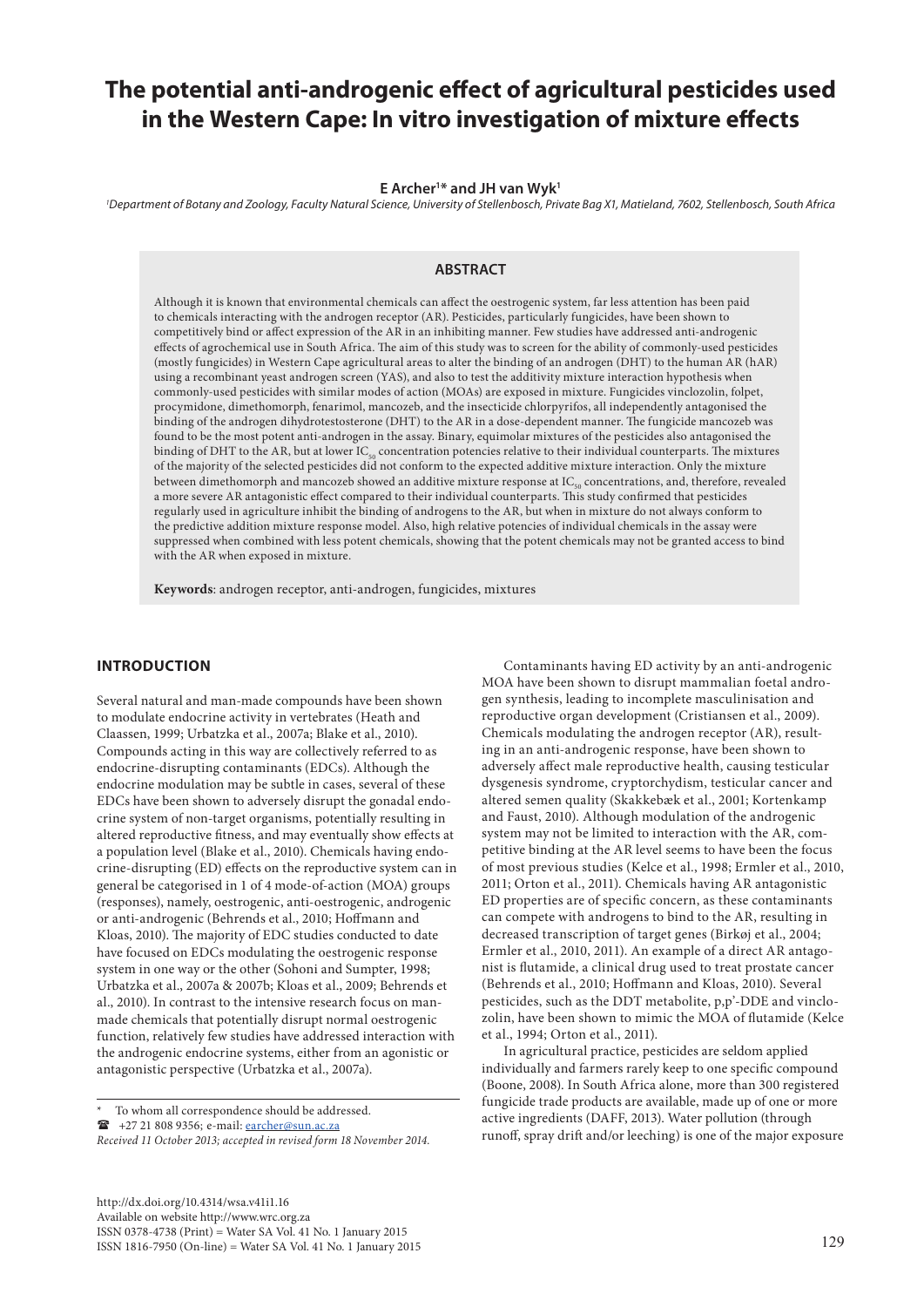threats to aquatic wildlife, domesticated stock and human health (Heath and Claassen, 1999; Dabrowski et al., 2011). It is likely that water sources close to agricultural practices will be contaminated with a mixture of chemicals with varying concentrations (Feron and Groten, 2002; Boone, 2008; Blake et al., 2010; Kortenkamp and Faust, 2010; Hass et al., 2012).

Two of the major challenges in the study of EDCs are that these chemicals act mostly at low concentrations, far below their registered no-observed-effect-level (NOEL), and may persist in complex mixtures for long periods of time in aquatic systems. Apart from establishing the mode of action of an individual chemical, it is important to understand the interaction of chemicals when in a mixture. There are two dimensions to consider in mixture studies: firstly, characterising the broad effect of individual chemicals (androgenic, anti-androgenic, oestrogenic and anti-oestrogenic), and, secondly, to establish their specific mechanism of action (e.g. receptor binding, steroidogenesis modulation) (Woodruff et al., 2008). Previous studies have stated that EDCs having similar mechanisms of action (e.g. AR antagonism) will be expected to have an additive mixture response (e.g. elevated anti-androgenic activity) while EDCs having dissimilar mechanisms of action will be expected to have independent mixture responses (no increased or reduced endocrine activity) (Birkhøj et al., 2004; Blake et al., 2010; Ermler et al., 2011). However, there are few in-vitro studies reporting on the anti-androgenic effects of commonly-used pesticides in South African agriculture, alone or as mixtures. Disregarding the combined effects of EDCs may result in an underestimation of the potential environmental and health risk of pollutants in our water systems (Kortenkamp and Faust, 2010).

Several in-vitro assays have been proposed for inclusion in an ED screening and testing programme (Juberg et al., 2014) by the United States Environmental Protection Agency (USEPA). These assays serve as first-tier screens to identify the potential EDC activity and suggested MOA of man-made chemicals detected in the environment (Hecker et al., 2011). Although the recombinant yeast assay (using hAR) has not been included in the battery of first-tier tests suggested by the USEPA, the YAS has been recognised as an assay that it is a relatively inexpensive screening tool with a standardised protocol (Sohoni and Sumpter, 1998; De Jager et al., 2011; Kolle et al., 2011).

The aim of this study was to screen selected pesticides, mostly fungicides, which are commonly used in Western Cape agricultural areas of South Africa, for their ability to alter the binding of an androgen (DHT) to the human AR (hAR) using a recombinant yeast anti-androgen screen (anti-YAS). Also, we aimed to test the additivity hypothesis using the YAS when commonly-used pesticides with similar MOAs are exposed in mixture.

# **MATERIALS AND METHODS**

#### **Recombinant yeast and test chemicals**

The yeast strain, *Saccharomyces cerevisiae*, transfected with the human androgen receptor (hAR) gene and a plasmid containing an androgen response element (ARE)-linked lac-Z gene, was obtained from the laboratory of Prof J Sumpter, Brunel University, UK. Test chemicals 5α-androstan-17ß-ol-3-one (DHT, CAS No. 1521-18-6), flutamide (CAS No. 13311-84-7), vinclozolin (CAS No. 50471-44-8), folpet (CAS No. 613-045- 00-1), procymidone (CAS No. 32809-16-8), dimethomorph (CAS No. 613-102-00-0), flusilazole (CAS No. 85509-19-9),

1,10-(2,2- dichloroethene-1,1-diyl)bis(4-chlorobenzene) (p,p'-DDE, CAS No. 72-55-9), fenarimol (CAS No. [60168-](http://www.sigmaaldrich.com/catalog/search?term=60168-88-9&interface=CAS%2520No.&lang=en®ion=ZA&focus=product) [88-9](http://www.sigmaaldrich.com/catalog/search?term=60168-88-9&interface=CAS%2520No.&lang=en®ion=ZA&focus=product)), chlorpyrifos (CAS No. [2921-88-2](http://www.sigmaaldrich.com/catalog/search?term=2921-88-2&interface=CAS%2520No.&lang=en®ion=ZA&focus=product)) and mancozeb (CAS No. 8018-01-7) were all purchased from Sigma Aldrich (Taufkirchen, Germany). All medium components for the yeast assay were made up according to Sohoni and Sumpter (1998) and were obtained from Sigma Aldrich (Taufkirchen, Germany), except for the chlorophenolred-β-D galactopyranoside (CPRG), which was obtained from Roche Diagnostics (Mannheim, Germany). Absolute ethanol (99.8% HPLC grade, Sigma) was used as solvent for the chemical solutions.

## **Recombinant yeast anti-androgen screen (anti-YAS) procedure**

We followed the basic protocol described in Sohoni and Sumpter (1998), but with modifications for the yeast antiandrogen screen (anti-YAS) as described in later studies (Urbatzka et al., 2007b; Kolle et al., 2011). In brief, assay medium was prepared by adding 0.5 mℓ CPRG to 50 mℓ of fresh growth medium. The medium was seeded with  $4 \times 10^7$ yeast cells from a previously incubated 24-h culture. To generate a standard curve of a positive control, a stock solution of DHT (1  $\mu$ M) dissolved in absolute ethanol was made up and serially diluted (10 µℓ/well) into a sterile 96-well flat bottom assay plate with a low evaporation lid (Costar, 3370). Blank wells containing no ligands were supplemented with only absolute ethanol (10 µℓ/well). Test chemicals were evaluated in the presence of DHT at a concentration of  $6.25 \text{ nM}$  (EC<sub>50</sub> from the DHT standard curve). All pesticides were tested for their ability to inhibit the agonistic action of the androgen spike. Stock solutions of test chemicals were made up at a concentration of 20 mM in absolute ethanol and serially diluted in a sterile 96-well flat bottom plate to obtain 12 concentration ranges of each test chemical (Greiner bio-one, 655161). Each diluted concentration was transferred to a sterile 96-well flat bottom assay plate with a low evaporation lid (Costar, 3370) at 10 μℓ/well along with the DHT ( $EC_{50}$ ) spike. Assay medium was added (200 µℓ/well) to give a final 1/20 dilution of the test chemicals in the assay. The pesticide dilutions were tested in duplicate in 2 separate plates and in 2 separate experiments. A colour change of the assay medium was observed after 48 h of incubation (31°C); absorbance was measured at 570 nm (colour change) and 620 nm (turbidity and toxicity) using a plate reader (Thermo multiscan, type 355, Ascent, version 2.6, Thermo Labsystems). These measurements were used to calculate the final absorbance (corrected value) of each dose-response effect from each test compound using Eq. (1).

Corrected value = chemical absorbance (570 nm) – [chemical absorbance (620 nm) – blank absorbance (620 nm)] (1)

## **Specificity of the YAS and anti-YAS**

As the goal was to use vinclozolin, a fungicide previously reported to be an AR antagonist, as our benchmark for other pesticides, we compared it to the pharmaceutical model AR anatagonist, flutamide. The specificity of DHT to bind to the AR in a dose-response manner was confirmed in the β-galactosidase response in the YAS assay (Fig. 1). Androgenic reactivity initiated at 1 nM and AR binding continued to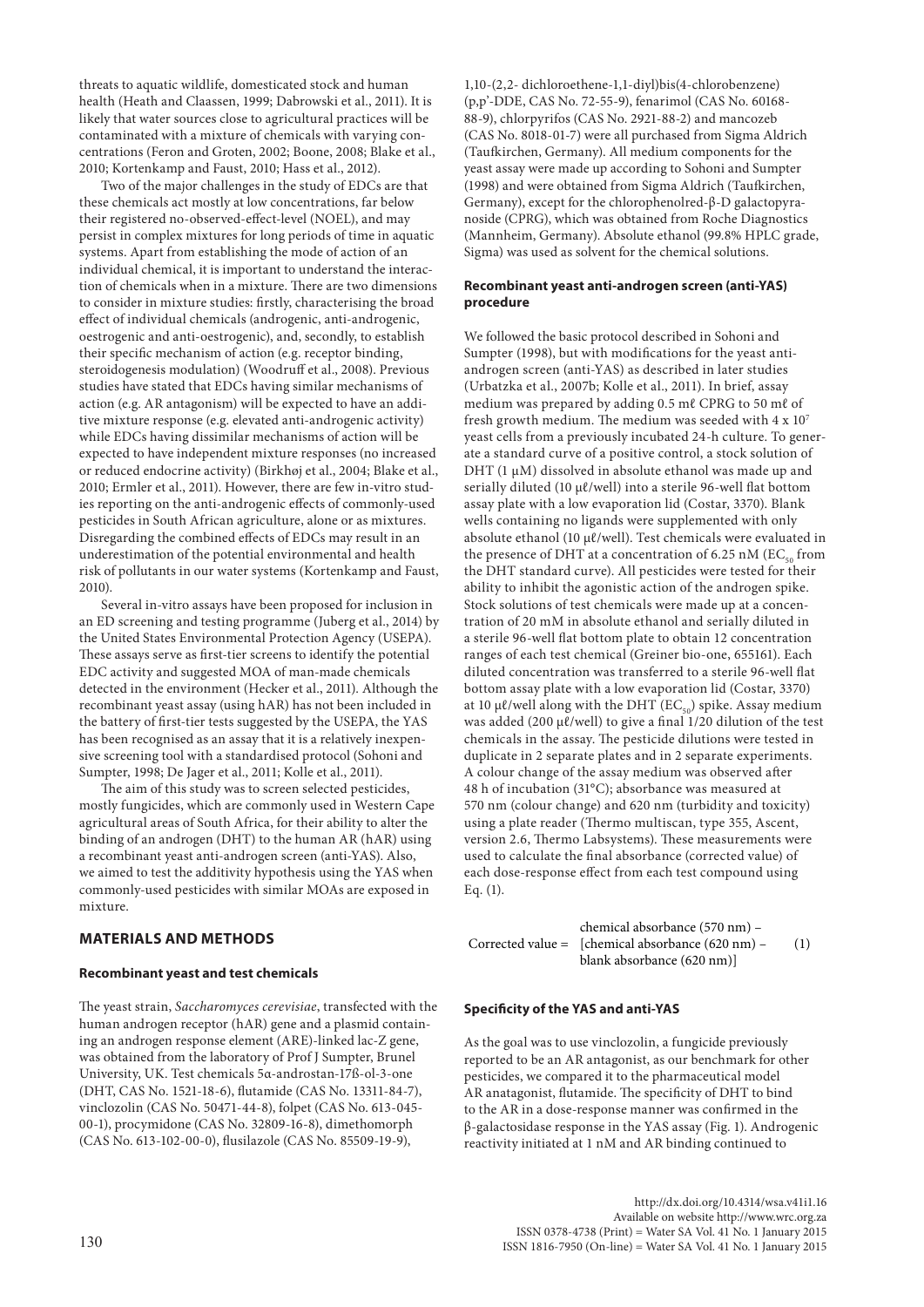

*Figure 1*

*Sigmoidal standard curves of DHT, flutamide and vinclozolin in the yeast androgen and anti-androgen screen, respectively (YAS/anti-YAS). The series concentrations of flutamide and vinclozolin were spiked with 6.25 nM DHT. Values (means ± SE) are expressed relative to the maximum logtransformed absorbance obtained from the DHT standard curve.* 

increase until the saturation level was reached at about 50 nM DHT (Fig. 1). Total saturation of DHT-AR binding in the assay was reached at a DHT concentration of 5e<sup>-08</sup> M (Fig. 1). The AR binding reached 50% saturation ( $EC_{50}$ ) at a DHT concentration of 6.25 nM. The inhibition of the androgenic spike ( $EC_{50}$  concentration of DHT, 6.25 nM) response was confirmed through addition of both flutamide and vinclozolin (AR antagonists) (Fig. 1). Both vinclozolin and flutamide showed a similar AR antagonistic response and vinclozolin was subsequently used as the equivalent control for the selected test pesticides and mixtures thereof (Fig. 1). All test pesticides, mixtures and pharmaceuticals were also assessed for compound toxicity at an absorbance of 620 nm, which indicates a loss of turbidity in yeast cells. None of the test compounds caused a loss of turbidity in the assays as compared to blank (unexposed) yeast cells (data not shown).

A vinclozolin dose-response curve was then used as the reference in each assay, to which the corrected absorbencies of the test chemicals were log-transformed and compared to the log-transformed corrected absorbancies of vinclozolin in the presence of 6.25 nM DHT ( $EC_{50}$  of DHT) using Eq. (2).

% Relative activity 
$$
\frac{\text{Log corrected abs.}_{\text{chemical}}}{\text{max Log corrected abs.}_{\text{virological}}} \times 100 (2)
$$

#### **Relative potency (RP) calculations**

The corrected absorbance of the test chemical dilutions was also used to calculate the  $IC_{50}$  (inhibition concentration at 50%) relative to the vinclozolin control respectively) for each chemical. The relative potency (RP, Eq. (3)) was calculated from the  $IC_{50}$  for each pesticide.

$$
RP\ (\%) = \frac{IC_{50, \text{ vinclocalin}}}{IC_{50, \text{ test chemical}}} \times 100 \tag{3}
$$

RP indicates the efficiency (%) of the chemical to antagonise the AR binding of 6.25 nM DHT relative to the AR antagonistic potency of the control (vinclozolin).

#### **Fungicide mixture assay calculations**

Following the individual chemical exposures, the pesticides were screened in the anti-YAS for simple mixture effects. Pesticides used for binary mixtures were added at equimolar concentrations (starting concentration; 1 mM of each test compound) and tested in the same manner as with individual pesticides. Mancozeb was the only pesticide that was included in mixture at starting concentration of 1.95 µM due to its high individual potency in the assay. The concentration giving 50% inhibition  $(IC_{50})$  for each mixture was calculated and used to determine the isobole coefficient of the mixture as described by Birkhøj et al. (2004) (Eq. (4)).

Isobole coefficient = 
$$
\Sigma \frac{P \cdot c_{i,\text{mix}}}{c_{i,\text{single}}}
$$
 (4)

where:

*p* is the partition of the single chemical in the mixture and *c* is the concentration of 50% inhibition (IC<sub>50</sub>) of the mixture or the single chemical.

The isobole coefficient estimates 3 mixture effect levels. A value equal to 1 could reflect an additive response; a value above 1 suggests an antagonistic response and a value below 1 suggests a synergistic response of the mixture.

Apart from measurement of the mixture interaction, we investigated the additivity null hypothesis which estimates the predicted  $IC_{50}$  concentrations of the pesticide mixtures assuming concentration addition (CA) or independent action (IA) (Ermler et al., 2011). For CA prediction, we used Eq. (5):

$$
CA = \Sigma \left[\frac{P_i}{EC_i}\right]^{-1} \tag{5}
$$

| <b>TABLE 1</b>                                                                                                            |                       |                                                            |                        |  |  |  |  |  |  |  |
|---------------------------------------------------------------------------------------------------------------------------|-----------------------|------------------------------------------------------------|------------------------|--|--|--|--|--|--|--|
| Test chemicals and their suggested mechanisms of ED action. Vinclozolin and DHT served as positive controls for the anti- |                       |                                                            |                        |  |  |  |  |  |  |  |
| YAS and YAS, respectively. Pesticide active ingredients indicated with an asterisk (*) are anti-fungal pesticides.        |                       |                                                            |                        |  |  |  |  |  |  |  |
| Pesticide active                                                                                                          | <b>Chemical class</b> | Anti-androgenic mechanism of action                        | Reference              |  |  |  |  |  |  |  |
| ingredient                                                                                                                |                       |                                                            |                        |  |  |  |  |  |  |  |
| Vinclozolin <sup>*</sup>                                                                                                  | Dicarboximide         | AR-binding antagonist                                      | Kolle et al., 2011     |  |  |  |  |  |  |  |
| Fenarimol <sup>*</sup>                                                                                                    | Pyrimidinyl carbinol  | AR-binding antagonist                                      | Vinggaard et al., 2005 |  |  |  |  |  |  |  |
| Mancozeb <sup>*</sup>                                                                                                     | Dithiocarbamate       | AR-binding antagonist                                      | Viswanath et al., 2010 |  |  |  |  |  |  |  |
| Folpet <sup>*</sup>                                                                                                       | Dicarboximide         | Expected AR-binding antagonist (same chemical group as     | n/a                    |  |  |  |  |  |  |  |
|                                                                                                                           |                       | vinclozolin and procymidone)                               |                        |  |  |  |  |  |  |  |
| Dimethomorph <sup>*</sup>                                                                                                 | Cinnamic acid         | AR-binding antagonist                                      | Orton et al., 2011     |  |  |  |  |  |  |  |
| Procymidone <sup>*</sup>                                                                                                  | Dicarboximide         | AR-binding antagonist                                      | Ostby et al., 1999     |  |  |  |  |  |  |  |
| Flusilazole <sup>*</sup>                                                                                                  | Triazole              | Decrease androgen biosynthesis                             | Trösken et al., 2004   |  |  |  |  |  |  |  |
| Chlorpyrifos                                                                                                              | Organophosphate       | Decreased testosterone biosynthesis, AR-binding antagonist | Viswanath et al., 2010 |  |  |  |  |  |  |  |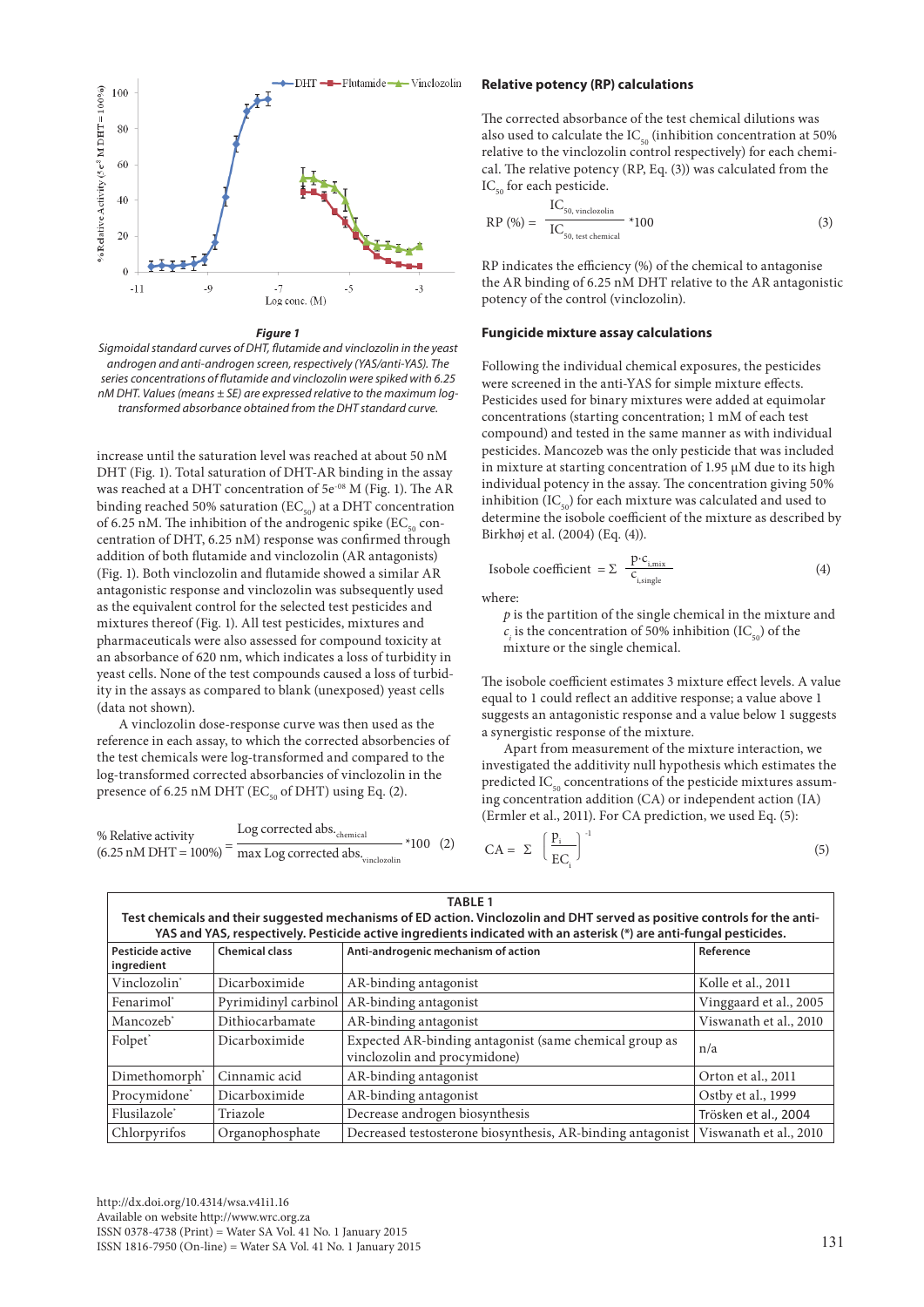where:

 $p_i$  is the partition of the compound in the mixture;  $EC<sub>i</sub>$  is the effect concentration of the *i*<sup>th</sup> compound which produces the same effect as in the mixture  $(IC_{50})$ .

For IA, we used Eq. (6) for the predicted  $IC_{50}$  of the mixture interactions.

$$
IA = 1 - \Pi \left[ 1 - E(C_j) \right] \tag{6}
$$

where  $E(C_i)$  is the effect concentration of the  $i^{\text{th}}$  compound which produces the same effect as in the mixture  $(IC_{50})$ .

# **Statistical analyses**

The data were analysed using Statistica (version 10.0, StatSoft). Data were tested for homogeneity of variance and normal distribution. A one-way analysis of variance (ANOVA) was performed followed by pairwise comparisons between test compounds and control groups using Bonferroni's post-hoc test. Values obtained for  $IC_{50}$  concentrations, slope and lower parameters of the test compounds and mixtures were compared using a Student's t-test with differences from the control (vinclozolin exposure) indicating significant variances at *p<*0.05.

# **RESULTS**

# **Pesticide and mixture exposure in the anti-YAS**

A clear dose-response of all test pesticides on inhibition of binding of DHT to AR (AR antagonism) was observed between 0.3 µM and 3 mM, with the exception of mancozeb, which had a dose-response range between 0.03 nM and 32 µM (Fig. 2). The dose-response curves provided  $IC_{50}$  concentrations of vinclozolin at 0.0049 mM (1.4 mg/ℓ; Table 3). The carboximide fungicide folpet generated the same AR antagonistic



### *Figure 2*

*AR antagonistic dose-response of the test pesticides regularly used in agriculture in the Western Cape. Values are expressed as a percentage relative to the model AR antagonistic fungicide vinclozolin.* 

potency as vinclozolin (RP, 90%; Table 2), with an  $IC_{50}$  concentration of 0.0055 mM (1.6 mg/ $\ell$ , Table 3). The IC<sub>50</sub> values of the two carboximide fungicides did not vary significantly (t-test, *p*>0.05). The other caboximide fungicide, procymidone, had a weaker AR antagonistic potency than vinclozolin (RP, 3%; Table 2) and an AR antagonistic IC<sub>50</sub> concentration of 0.15 mM (42.6 mg/ℓ, Table 3). The dose-response curve of fenarimol provided an IC<sub>50</sub> concentration of 0.0472 mM (156 mg/ℓ, Table 3), which is higher than vinclozolin, but still generated a high AR antagonistic potency relative to vinclozolin (Table 2).

Mancozeb was shown to be the most potent AR antagonist in the anti-YAS (Table 2; Fig. 2) with the  $IC_{50}$  of mancozeb being 2.5e<sup>-5</sup> mM in the assay (0.007 mg/ℓ, Table 3).

| TABLE <sub>2</sub><br>The IC <sub>co</sub> of test compounds in the YAAS, their isobole coefficients in mixture, and relative potency (RP) of the pesticides<br>to the control fungicide, vinclozolin. Isobole coefficients for the mixtures with a value > 1 indicates antagonistic activity;<br>value < 1 indicates synergism; value = 1 indicates additivity. Predicted concentration addition (CA) and independent<br>action (IA) models are calculated by comparing the IC <sub>so</sub> concentrations of the individual pesticides generating the same IC <sub>so</sub><br>concentration in the mixture. |                          |        |                                            |                                                                 |                                                     |  |  |  |  |
|-----------------------------------------------------------------------------------------------------------------------------------------------------------------------------------------------------------------------------------------------------------------------------------------------------------------------------------------------------------------------------------------------------------------------------------------------------------------------------------------------------------------------------------------------------------------------------------------------------------------|--------------------------|--------|--------------------------------------------|-----------------------------------------------------------------|-----------------------------------------------------|--|--|--|--|
| <b>Pesticides</b>                                                                                                                                                                                                                                                                                                                                                                                                                                                                                                                                                                                               | $IC_{\rm so}$ conc. (mM) | RP (%) |                                            |                                                                 |                                                     |  |  |  |  |
| Vinclozolin                                                                                                                                                                                                                                                                                                                                                                                                                                                                                                                                                                                                     | $4.94e^{-03}$            | 100    |                                            |                                                                 |                                                     |  |  |  |  |
| Procymidone                                                                                                                                                                                                                                                                                                                                                                                                                                                                                                                                                                                                     | $1.53e^{-01}$            | 3      |                                            |                                                                 |                                                     |  |  |  |  |
| Fenarimol                                                                                                                                                                                                                                                                                                                                                                                                                                                                                                                                                                                                       | $4.72E^{-02}$            | 11     |                                            |                                                                 |                                                     |  |  |  |  |
| Chlorpyrifos                                                                                                                                                                                                                                                                                                                                                                                                                                                                                                                                                                                                    | $1.18e^{-02}$            | 42     |                                            |                                                                 |                                                     |  |  |  |  |
| Folpet                                                                                                                                                                                                                                                                                                                                                                                                                                                                                                                                                                                                          | $5.50e^{-03}$            | 90     |                                            |                                                                 |                                                     |  |  |  |  |
| Mancozeb                                                                                                                                                                                                                                                                                                                                                                                                                                                                                                                                                                                                        | $2.54e^{-05}$            | 19449  |                                            |                                                                 |                                                     |  |  |  |  |
| Dimethomorph                                                                                                                                                                                                                                                                                                                                                                                                                                                                                                                                                                                                    | $3.80e^{-01}$            | 1      |                                            |                                                                 |                                                     |  |  |  |  |
| Flusilazole                                                                                                                                                                                                                                                                                                                                                                                                                                                                                                                                                                                                     | $4.34e^{-02}$            | 11     |                                            |                                                                 |                                                     |  |  |  |  |
| Pesticide mixture                                                                                                                                                                                                                                                                                                                                                                                                                                                                                                                                                                                               | $IC_{\rm so}$ conc. (mM) | RP (%) | Isobole<br>coefficient $(IC_{\epsilon_0})$ | Predicted<br>concentration<br>addition (CA; $IC_{\epsilon_0}$ ) | Predicted<br>independent<br>action (IA; $IC_{50}$ ) |  |  |  |  |
| Mancozeb + Dimethomorph                                                                                                                                                                                                                                                                                                                                                                                                                                                                                                                                                                                         | $4.65e^{-05}$            | 10624  | 0.92                                       | $5.07e^{-05}$                                                   | $3.80e^{-01}$                                       |  |  |  |  |
| Dimethomorph + Folpet                                                                                                                                                                                                                                                                                                                                                                                                                                                                                                                                                                                           | $2.49e^{-02}$            | 20     | 2.29                                       | $1.08e^{-02}$                                                   | $3.83e^{-01}$                                       |  |  |  |  |
| Vinclozolin + Folpet                                                                                                                                                                                                                                                                                                                                                                                                                                                                                                                                                                                            | $2.98e^{-02}$            | 17     | 5.72                                       | $5.21e^{-03}$                                                   | $1.04e^{-02}$                                       |  |  |  |  |
| Vinclozolin + Mancozeb                                                                                                                                                                                                                                                                                                                                                                                                                                                                                                                                                                                          | $7.70e^{-03}$            | 64     | 152.55                                     | $5.05e^{-05}$                                                   | $4.97e^{-03}$                                       |  |  |  |  |
| Vinclozolin + Fenarimol                                                                                                                                                                                                                                                                                                                                                                                                                                                                                                                                                                                         | $2.36e^{-02}$            | 21     | 2.63                                       | $8.95e^{-03}$                                                   | $5.19e^{-02}$                                       |  |  |  |  |
| Vinclozolin + Chlorpyrifos                                                                                                                                                                                                                                                                                                                                                                                                                                                                                                                                                                                      | $1.23e^{-01}$            | 4      | 17.59                                      | $6.96e^{-03}$                                                   | $1.67e^{-02}$                                       |  |  |  |  |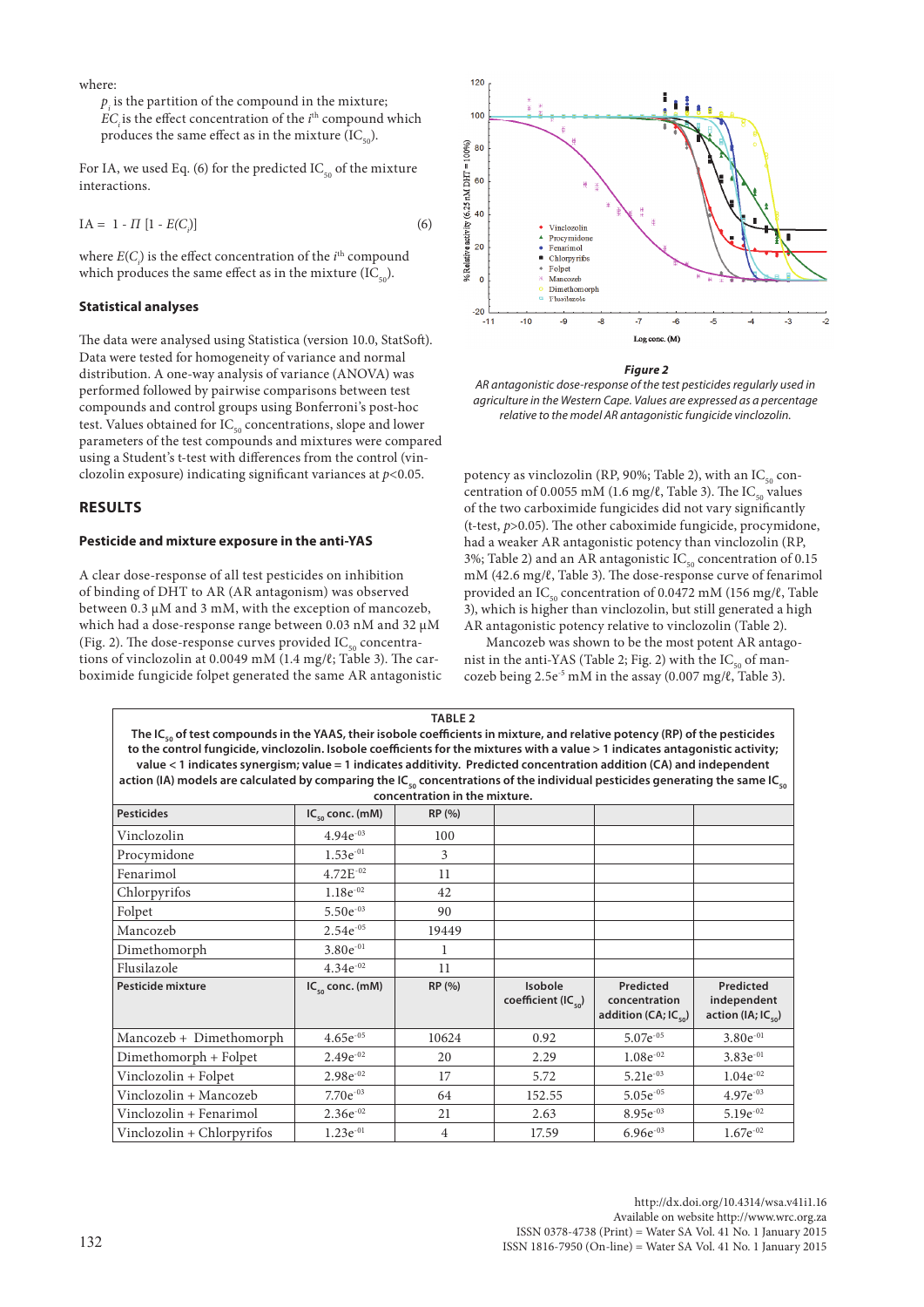| <b>TABLE 3</b><br>Measured IC <sub>50</sub> concentrations of the test pesticides generated from the<br>anti-YAS, compared to chemical analyses of pesticide concentrations<br>measured in environmental waters. |                                                      |                                               |            |                           |  |  |  |  |  |
|------------------------------------------------------------------------------------------------------------------------------------------------------------------------------------------------------------------|------------------------------------------------------|-----------------------------------------------|------------|---------------------------|--|--|--|--|--|
| Pesticide                                                                                                                                                                                                        | Measured IC <sub>50</sub><br>concentration<br>(mq/l) | Environmental<br>concentration<br>$(mq/\ell)$ | Country    | Reference                 |  |  |  |  |  |
| Vinclozolin                                                                                                                                                                                                      | 1400.00                                              | 0.0024                                        | Germany    | Oskam et al., 1993        |  |  |  |  |  |
| Procymidone                                                                                                                                                                                                      | 42.60                                                | 0.00041                                       | Australia  | Oliver et al., 2012       |  |  |  |  |  |
| Fenarimol                                                                                                                                                                                                        | 156.00                                               | 0.01                                          | Australia  | Oliver et al., 2012       |  |  |  |  |  |
| Chlorpyrifos                                                                                                                                                                                                     | 4.10                                                 | 0.0019                                        | Australia  | Oliver et al., 2012       |  |  |  |  |  |
| Folpet                                                                                                                                                                                                           | 1.60                                                 | 0.000014                                      | Greece     | Lambropoulou et al., 2000 |  |  |  |  |  |
| Mancozeb                                                                                                                                                                                                         | 0.007                                                | 0.039                                         | Italy      | Fait et al., 2007         |  |  |  |  |  |
| Dimethomorph                                                                                                                                                                                                     | 147.40                                               | 0.00003                                       | <b>USA</b> | Reilly et al., 2012       |  |  |  |  |  |
| Flusilazole                                                                                                                                                                                                      | 13.60                                                | 0.0539                                        | <b>USA</b> | Deb et al., 2010          |  |  |  |  |  |

Dimethomorph showed a low AR antagonistic potency relative to vinclozolin (Table 2) and was only anti-androgenic at higher concentrations than the other test compounds, with an  $IC_{50}$ concentration of 0.38 mM (147.4 mg/ℓ, Table 3). Dimethomorph also generated a steep slope in the dose-dependent responses indicating a small concentration range of AR antagonistic activity (Fig. 2). Similar steep dose-dependent slopes for AR antagonistic activity were also recorded in exposures to the fungicides fenarimol and flusilazole (Fig. 2). Flusilazole showed lower AR antagonistic potency relative to vinclozolin, with an IC<sub>50</sub> concentration of 0.043 mM (13.6 mg/ℓ, Table 3). Apart from the fungicides tested in the study, the insecticide chlorpyrifos had a fairly high AR antagonistic potency relative to vinclozolin (Table 2) and an  $IC_{50}$  concentration of 0.0118 mM (4.1 mg/ℓ, Table 3). All observed test pesticide concentrations in the current study showed remarkably higher  $IC_{50}$  concentrations in the YAAS screen than other publications showing observed concentrations of the test pesticides in environmental waters (Table 3).

A dose-response concentration range between binary, equimolar mixtures of selected test pesticides was generated between 1 µM and 1 mM with the exception of the mixed-ratio mixture in the current study between mancozeb and dimethomorph, which ranged between 0.1 nM and 32 µM in the assay (Fig. 3). The binary mixtures did not follow the expected additive mixture response at  $IC_{50}$  concentrations (isobole coefficient > 1, Table 2; Fig. 3) with the exception of a mixture between mancozeb and dimethomorph which generated an additive mixture response at IC<sub>50</sub> concentrations (isobole coefficient  $\approx$  1, Table 2; Fig. 3). The observed  $IC_{50}$  concentration of this mixture was also more closely related to the calculated predicted CA model than the IA model (Table 2). Although the other binary mixtures did not conform to either of the predicted CA or IA models, the isobole coefficients of the mixtures indicated that the mixtures did not follow an expected concentration addition interaction (Isobole coefficients > 1; Table 2). The mixture also had a higher AR antagonistic potency relative to vinclozolin alone (Table 2). Binary mixtures of folpet and dimethomorph showed higher AR antagonistic potencies than dimethomorph alone, but weaker than folpet alone (Table 2) and therefore generated an antagonistic mixture response at  $\text{IC}_{\varsigma_0}$  concentrations (isobole coefficient > 1, Table 2, Fig. 3). The observed  $IC_{50}$  concentrations of all other binary mixtures did not conform to the expected additive mixture response (isobole coefficient > 1, Table 2; Fig. 3). A mixture between folpet and vinclozolin had an AR antagonistic potency of 17%, which is less than the relative



#### *Figure 3*

*AR antagonistic dose-response of equimolar binary mixtures of the test pesticides. Values are expressed as a percentage relative to the model AR antagonistic control fungicide, vinclozolin.* 

potency of folpet alone (Table 2). Although the fungicide mancozeb was a potent AR antagonist in the assay, a mixture of vinclozolin and mancozeb generated an  $IC_{50}$  concentration closer to the IC<sub>50</sub> of vinclozolin (Table 2; Fig. 3). The mixture therefore showed a non-additive mixture response (isobole coefficient >> 1, Table 2; Fig. 2) and was slightly less potent at antagonising AR binding than vinclozolin alone (Table 2). In the binary mixture of vinclozolin and chlorpyrifos, the mixture revealed a lower AR antagonistic potency relative to both vinclozolin and chlorpyrifos alone (Table 2) and also did not conform to the expected additivity mixture response at  $\mathrm{IC}_\mathrm{50}$  concentrations (isobole coefficient > 1, Table 2; Fig. 2). This pesticide mixture was the least reactive in the anti-YAS.

## **DISCUSSION**

In this study 6 fungicides and one insecticide, which are regularly used in agriculture, exerted anti-androgenic activity by decreasing the androgen response expected from the presence of DHT. Since many of these pesticides may occur in mixture in environmental waters, we investigated the additive null hypothesis (Christiansen et al., 2009; Ermler et al., 2011) and showed that this may not always apply.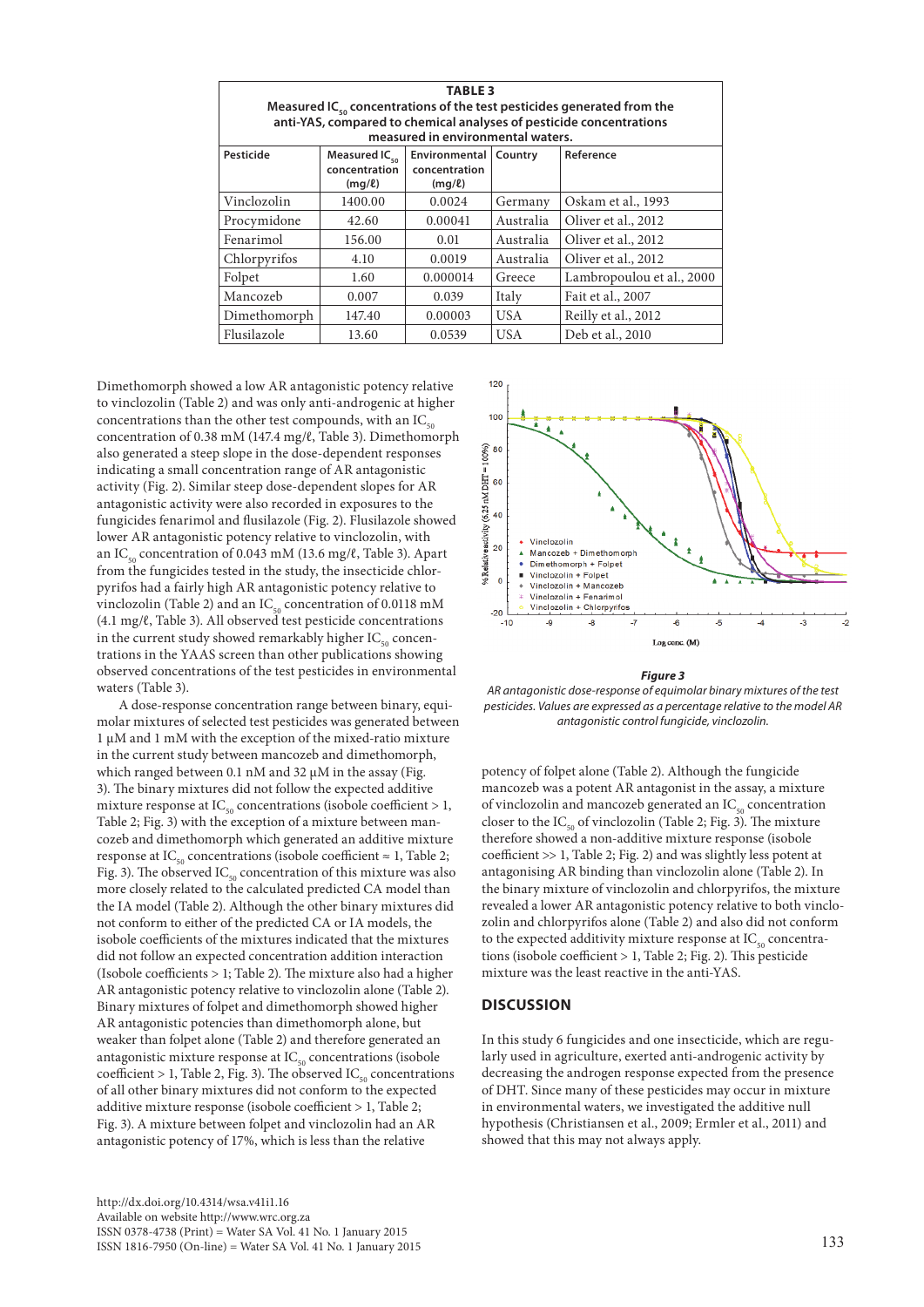Vinclozolin has been extensively studied for its anti-androgenic properties, and are therefore included in most studies as a model AR antagonist (Kojima et al., 2004). The similar potency of this fungicide to flutamide has also been well-documented in both in-vitro and in-vivo studies (Hoffmann and Kloas, 2010; Kolle et al., 2011). In aquatic vertebrates, vinclozolin has been shown to modulate secondary sexual characteristic development and reproductive behaviour of male African clawed frogs, *Xenopus laevis* (Van Wyk et al., 2003; Hoffmann and Kloas, 2010). The other carboximide fungicides screened in the present study (procymidone and folpet) also revealed similar AR antagonistic properties. Procymidone has been shown elsewhere to cause an AR receptor-binding-dependent increase in luteinising hormone (LH) and testosterone levels in rats and mice (Crisp et al., 1998) and to increase the incidence of hypospadias in newborn rats (Ostby et al., 1999; Baskin et al., 2001). Folpet also proved to be a potent AR antagonist when screened using the anti-YAS. However, due to the limited information on folpet as an anti-androgenic EDC, future in-vitro and in-vivo research is needed to confirm its MOA and specific mechanism of action.

It is evident that information regarding the specific mechanism of endocrine action is also lacking for other fungicides. Not many studies have considered dimethomorph as an antiandrogenic EDC. Orton et al. (2011) reported that dimethomorph antagonised AR binding in both a yeast-based assay as well as a mammalian cell-based assay (MDA-kb2), but that there was a large divergence between inhibition concentrations in the two assays. Regardless of this, dimethomorph has been shown to have a high environmental equivalence ratio (ERR), which refers to its total exposure score relevant to its reported IC<sub>20</sub> (Orton et al., 2011). Total exposure scores are calculated according to a pesticide's maximum food residue level, estimated daily dietary intake and frequency of detection in fruits and vegetables (Orton et al., 2011). If the ERR is calculated to be much greater than the chemical's  $IC_{20}$ , the pesticide can be regarded as an environmentally-relevant pollutant (Orton et al., 2011). Such pesticides therefore need to be included in future toxicological and ED studies. Furthermore, the dithiocarbamate fungicide mancozeb was found to be the most potent AR antagonist in the present study. Although, mancozeb is largely known to act as a thyroid inhibitor (Cocco, 2002; Pickford, 2010), recent research investigated its reproductive toxicity potential (Joshi et al., 2005; Viswanath et al., 2010). Mancozeb has been shown to cause nipple retention in male rat pups (Hass et al., 2012). Exposure of mancozeb to Wistar rats reported lowered testis, epididymis and ventral prostate weights, as well as lowered sperm counts (Joshi et al., 2005). Results from the present study also confirm the anti-androgenic MOA of mancozeb through a mechanism of AR antagonism. However, more comprehensive research (on both in-vitro and in-vivo level) is needed to verify the fungicide mancozeb as an AR antagonistic EDC.

Apart from the fungicides tested in this study, the organophosphate insecticide chlorpyrifos is extensively used in agriculture and applied alongside fungicides. This insecticide has been reported to show anti-androgenic activity in mammalian and amphibian species (Kang et al., 2004; Viswanath et al., 2010; Bernabò et al., 2011). The present study confirms the anti-androgenic activity of chlorpyrifos with a dose-response activity similar to that of vinclozolin. Although chlorpyrifos may act as an anti-androgen, several lines of evidence also suggest that this pesticide may also disrupt the thyroid system (De Angelis et al., 2009), and therefore has the potential to act

as both a reproductive and thyroid EDC. It is therefore clear that all of the test pesticides used in the current study may have multiple MOAs in endocrine systems if they are present in environmental waters.

It is known that pollutants from various point sources eventually end up in complex mixtures in freshwater systems (Blake et al., 2010). This has been confirmed, for example, in pulp and paper mill discharges containing androgenic and oestrogenic compounds (Blake et al., 2010), which combine with other pollutants from sources such as agricultural pesticides, and effluents from wastewater treatment plants (WWTPs). In the agricultural sector itself, compounds from different agricultural crops located near each other and treated with different pesticide types will eventually reach water catchments (Bollmohr and Schulz, 2009). In complex mixtures, these cocktails of chemicals may include contaminants that may or may not have similar MOAs in endocrine systems (Backhaus and Faust, 2012). For chemicals having the same MOA, it is mostly assumed that a dose-additive response will be the outcome (Boone, 2008; Christiansen et al., 2009; Ermler et al., 2011). Since all the individual pesticides included in this study showed a dose-dependent inhibition effect of DHT binding to the AR, an additive response was the default prediction. However, the binary mixtures of the test pesticides did not show a concentration addition interaction (as indicated by their isobole coefficients) and also correlated poorly with the calculated concentration addition (CA) and independent action (IA) models. This may partly be explained by the different physiochemical properties of the individual chemicals (as shown in Table 1), even though the individual chemicals all showed AR antagonism in the current study. Alternatively, only the mixed-ratio mixture exposure between dimethomorph and mancozeb did provide an additive mixture response. This may be ascribed to dimethomorph (a less potent AR antagonist), which might increase the AR antagonistic potency of mancozeb. Interestingly, commercial agricultural fungicides are available which consist of a mixture of dimethomorph and mancozeb (for example Acrobat WG, MZ; [DAFF,](http://www.nda.agric.za) 2013). In light of the findings of this study, further analyses are needed to investigate other commercial mixtures, where the active ingredients may have a larger probability to accumulate in freshwater systems.

It is evident in this study that chemical mixtures having similar MOAs will not always generate an additive mixture response. For example, the antagonistic mixture response between vinclozolin and chlorpyrifos, vinclozolin and folpet, and between vinclozolin and fenarimol in this study revealed that the mixtures were far less potent than either one of the individual chemicals. However, the binary mixture of vinclozolin and mancozeb raised a very interesting response, in which the inhibitory activity (capacity) of the vinclozolin/mancozeb mixture corresponded more to the vinclozolin inhibition response curve. These results suggest that the AR antagonistic potency of mancozeb was lowered when combined with vinclozolin, due to vinclozolin itself, which might have a higher affinity to bind to the. The non-additive response of the pesticide mixtures in this study is supported by other mixture studies. Equimolar mixtures of 4 parabens all revealed individual AR antagonism in a screen using Chinese hamster ovary (CHO) cells, but in mixture also had lower AR antagonistic properties than the predicted additivity model (Kjærstad et al., 2010). This was also a case in another study where mixtures of 10, 11 and 16 oestrogenic pesticides were revealed to have weaker oestrogenic mixture responses than the expected additive response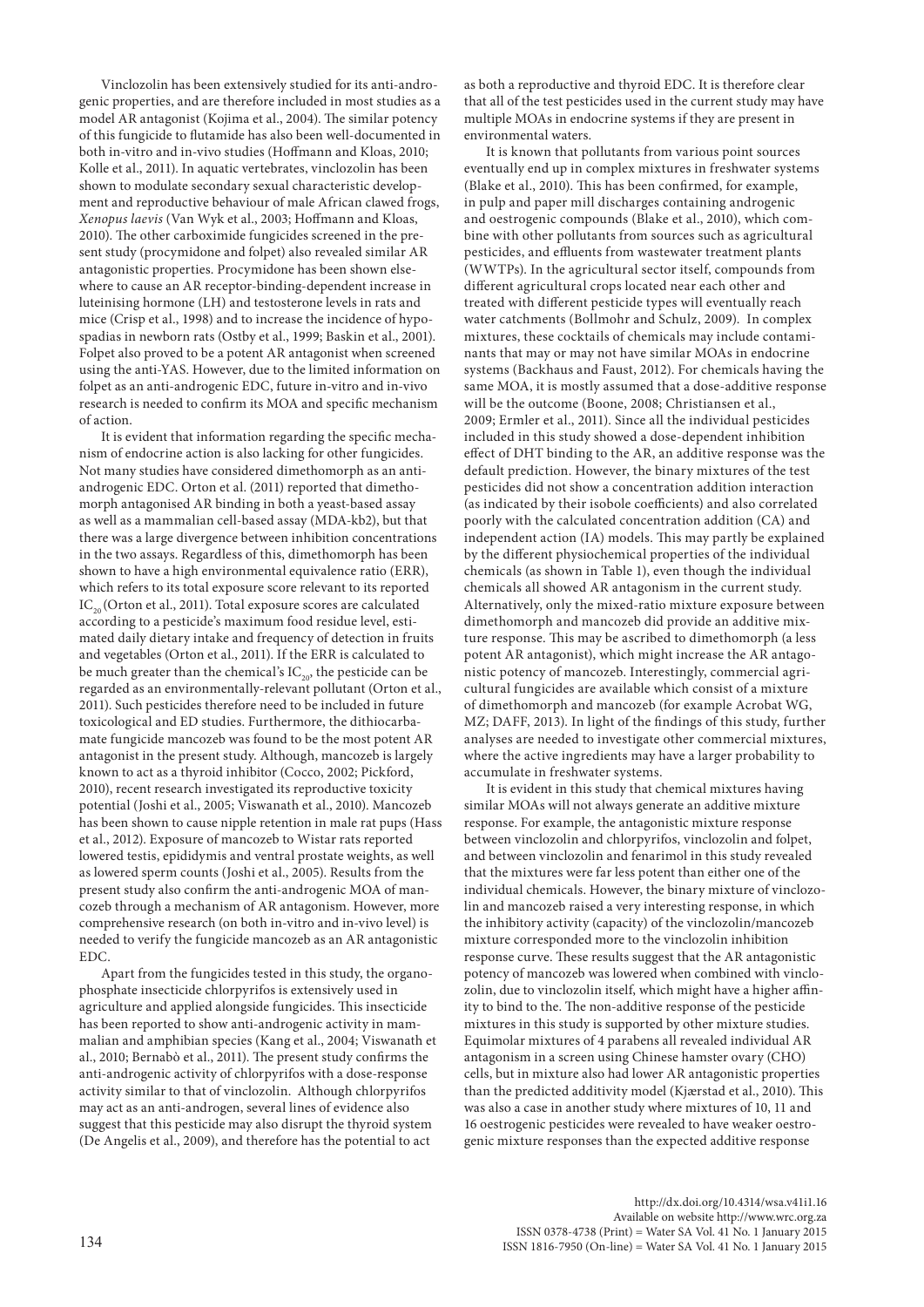(Silva et al., 2011). However, a study by Ermler et al. (2011), investigating the AR antagonistic potential of 17 anti-androgens, showed that, despite varied structural features of the individual compounds, the CA concept provided a good mixture prediction for compounds having a similar MOA. In terms of the AR antagonistic potential of parabens, the results of a study by Ermler et al. (2011) were in contrast to those reported by Kjærstad et al. (2010), who showed deviation from the CA prediction. Ermler et al. (2011) suggested that their approach, using a mixed ratio design for mixture analyses, as opposed to the equimolar mixture ratio design used by Kjærstad et al. (2010), accounts for the variation in AR antagonistic potency by the different parabens. Clearly, the lack of conformation to the CA model in the present study needs further research to confirm the deviation from the CA prediction, as found in other studies.

The fate and presence of anti-androgenic pesticides has not been well investigated in environmental samples (Urbatzka et al., 2007b). The pesticides tested in this study have all been recorded to be used in South African agriculture and found in nearby river catchment systems (Dabrowski et al., 2002; Dalvie et al., 2003). To our knowledge, the present study is the first to evaluate their AR antagonistic potential alone and in mixture. Most gonadal ED research studies in South Africa have been concerned about oestrogenic activity of environmental contaminants (Van Wyk et al., 2005; Ansara-Ross et al., 2012). However, the present study confirms potential anti-androgenic activity in local aquatic environments. Due to the cross-reactivity of certain compounds to several gonadal endocrine systems (e.g. targeting both the ER and AR), it has been noted that some compounds regarded as oestrogenic EDCs may well be even more potent anti-androgenic EDCs (Sohoni and Sumpter, 1998). This phenomenon has also been observed in an environmental screening study in the United Kingdom (Jobling et al., 2009). Therefore, more research is needed to assess the situation in South African water systems receiving similar pollution types.

It is also clear from the literature that there are limited data available on the environmental monitoring of pesticides in surface waters (Jooste et al., 2008; Ansara-Ross et al., 2012). Several factors, including the pesticide's environmental fate, bio-availability and bioaccumulation/bio-concentration in a biotic system, as well as geographical conditions and climatic periods in which the pesticide is applied, might modulate the field potency of a chemical (Noyes et al., 2009; Dabrowski et al., 2011). This may also explain why the measured  $IC_{50}$  concentrations in the current study are far higher than levels found in environmental waters (Table 3). It is known that climatic conditions may alter the environmental fate, stability and behaviour of pesticides in water systems, such as causing increasing pesticide volatility, enhancing degradation time, or enhancing the wet deposition of pesticides in environmental waters (Noyes et al., 2009). We argue that temporal (seasonal) and spatial (different agricultural activities and river catchments) variation in environmental concentrations of pesticide pollutants may change the expected mixture interactions of freshwater pollutants and must therefore be considered in future studies.

In South Africa, Government has initiated the National Toxicity Monitoring Programme (NTMP) which focuses on identifying chemicals of interest which cause toxic effects on wildlife, with the aim of eventually isolating or phasing-out these toxic substances in inland water resources (Jooste et al., 2008). It is however evident that this programme does not propose to include EDC endpoints (Jooste et al., 2008; Ansara-Ross et al., 2012) even though contaminants (especially fungicides) present at low concentrations in the aquatic environment, as well as in treated water, may well be potent sources of antiandrogens. Although in-vitro studies pose several advantages in establishing the mechanism of ED of a chemical or mixture of chemicals, 1-cell assays serve as valuable first-tier screens. However, the use of in-vivo studies is still necessary to confirm ED effects in functional biological systems. We have suggested the importance of, and deviations from, the predicted additive model when exposing different concentrations of contaminants together. The finding that mixture predictions did not always apply when using equimolar mixtures needs to be further investigated, as this may complicate extrapolation of mixture results to environmental concerns. It is therefore evident that a more comprehensive screen of regularly used pesticides using a tiered approach is needed, which includes more in-vitro and in-vivo mixture investigations of presently-used pesticides (Ansara-Ross et al., 2012), using both equimolar and a mixed ratio design.

In conclusion, the present study confirmed the value of a recombinant yeast bioassay to screen for the specific mechanism of anti-androgenic action in locally-used agrichemicals (fungicides and insecticides) on a first-tier basis. Furthermore, we confirmed the AR antagonistic activity of commonly-used pesticides in South African agricultural practices and investigated the interaction of binary chemical mixtures. We also report that additivity predictions of EDC mixtures having a similar mechanism of anti-androgenic action may not always be accurate. The basis of the non-additivity of commonly used agricultural pesticide mixtures needs further study in order to eventually apply predictive risk assessment models to complex environmental mixtures.

# **ACKNOWLEDGEMENTS**

We would like to thank the Water Research Commission of South Africa (WRC-SA) for funding this project, the University of Stellenbosch for the use of their facilities, Prof John Sumpter at Brunel University, United Kingdom, for supplying the recombinant yeast strain and Prof Martin Kidd at the University of Stellenbosch for statistical assistance.

# **REFERENCES**

- ANSARA-ROSS TM, WEPENER V, VAN DEN BRINK PJ and ROSS MJ (2012) Pesticides in South African fresh waters. *Afr. J. Aquat. Sci.* **37** (1) 1–16.
- BACKHAUS T and FAUST M (2012) Predictive environmental risk assessment of chemical mixtures: a conceptual framework. *Environ. Sci. Technol.* **46** (5) 2564–2573.
- BASKIN LS, HIMES K and COLBORN T (2001) Hypospadias and endocrine disruption: is there a connection? *Environ. Health Perspect.* **109** (11) 1175–1183.
- BEHRENDS T, URBATZKA R, KRACKOW S, ELEPFANDT A and KLOAS W (2010) Mate calling behavior of male South African clawed frogs (*Xenopus laevis*) is suppressed by the antiandrogenic endocrine disrupting compound flutamide. *Gen. Comp. Endocrinol.* **168** (2) 269–274.
- BERNABÒ I, GALLO L, SPERONE E, TRIPEPI S and BRUNELLI E (2011) Survival, development, and gonadal differentiation in *Rana dalmatina* chronically exposed to chlorpyrifos. *J. Exp. Zool. Part A* **315** (5) 314–327.
- BIRKHØJ M, NELLEMANN C, JARFELT K, JACOBSEN H, ANDERSEN HR, DALGAARD M and VINGGAARD AM (2004) The combined antiandrogenic effects of five commonly used pesticides. *Toxicol. Appl. Pharmacol.* **201** (1) 10–20.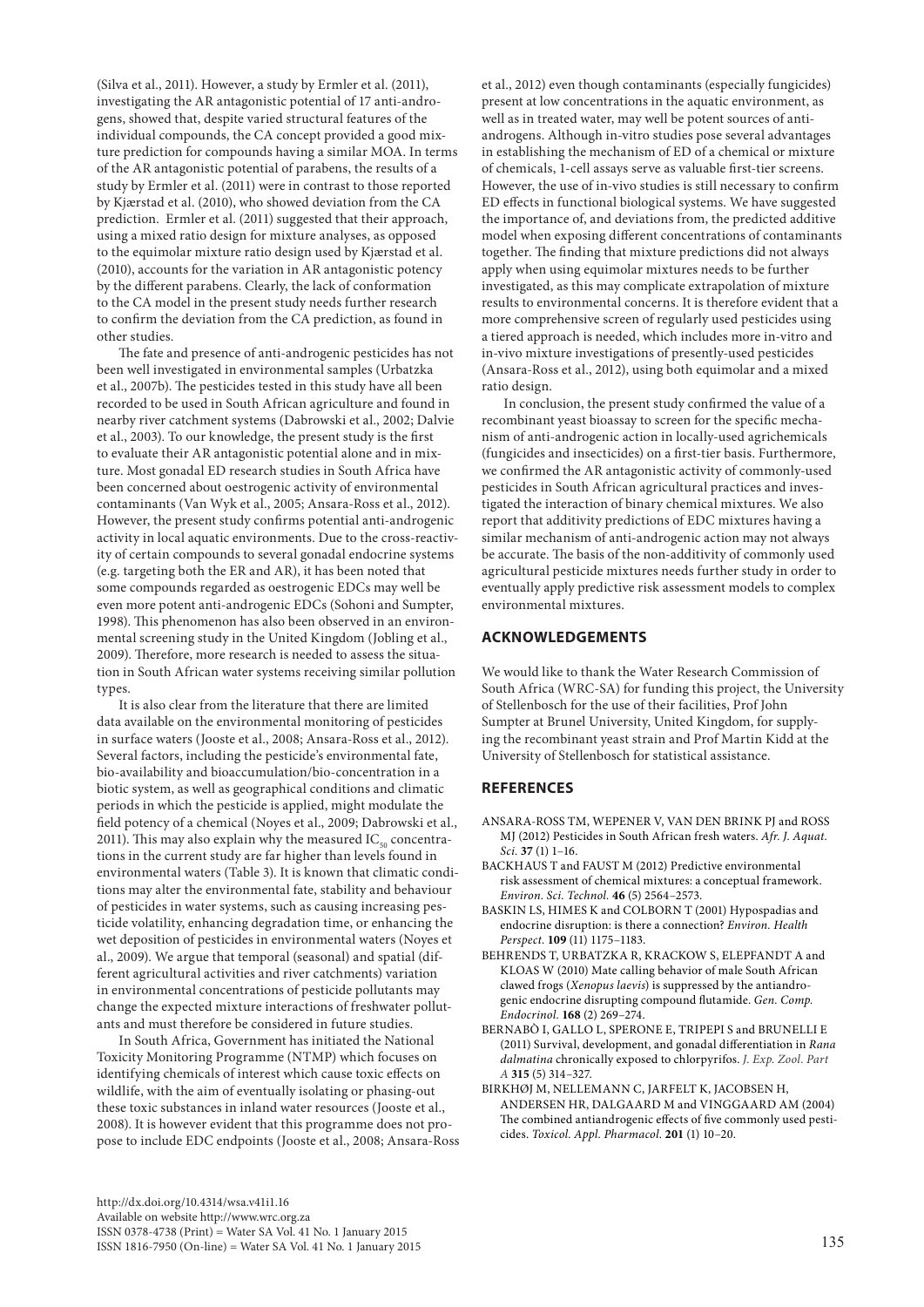- BLAKE LS, MARTINOVIĆ D, GRAY JNR. E, WILSON VS, REGAL RR, VILLENEUVE DL and ANKLEY GT (2010) Characterization of the androgen-sensitive MDA-kb2 cell line for assessing complex environmental mixtures. *Environ. Toxicol. Chem.* **29** (6) 1367–1376.
- [BOLLMOHR S](http://search.proquest.com.ez.sun.ac.za/indexinglinkhandler/sng/au/Bollmohr,+Silke/$N?accountid=14049) and [SCHULZ R](http://search.proquest.com.ez.sun.ac.za/indexinglinkhandler/sng/au/Schulz,+Ralf/$N?accountid=14049) (2009) Seasonal changes of macroinvertebrate communities in a Western Cape river, South Africa, receiving nonpoint-source insecticide pollution. *[Environ. Toxicol.](http://search.proquest.com.ez.sun.ac.za/pubidlinkhandler/sng/pubtitle/Environmental+Toxicology+and+Chemistry/$N/32741/DocView/210355509/fulltext/$B/1?accountid=14049)  [Chem](http://search.proquest.com.ez.sun.ac.za/pubidlinkhandler/sng/pubtitle/Environmental+Toxicology+and+Chemistry/$N/32741/DocView/210355509/fulltext/$B/1?accountid=14049).* **[28](http://search.proquest.com.ez.sun.ac.za/indexingvolumeissuelinkhandler/32741/Environmental+Toxicology+and+Chemistry/02009Y04Y01$23Apr+2009$3b++Vol.+28+$284$29/28/4?accountid=14049)** (4) 809–817.
- BOONE MD (2008) Examining the single and interactive effects of three insecticides on amphibian metamorphosis. *[Environ. Toxicol.](http://search.proquest.com.ez.sun.ac.za/pubidlinkhandler/sng/pubtitle/Environmental+Toxicology+and+Chemistry/$N/32741/DocView/210355509/fulltext/$B/1?accountid=14049)  [Chem](http://search.proquest.com.ez.sun.ac.za/pubidlinkhandler/sng/pubtitle/Environmental+Toxicology+and+Chemistry/$N/32741/DocView/210355509/fulltext/$B/1?accountid=14049).* **27** (7) 1561–1568.
- CHRISTIANSEN S, SCHOLZE M, DALGAARD M, VINGGAARD AM, AXELSTAD M, KORTENKAMP A and HASS U (2009) Synergistic disruption of external male sex organ development by a mixture of four antiandrogens. *Environ. Health Perspect.* **117** (12) 1839–1846.
- COCCO P (2002) On the rumors about the silent spring. Review of the scientific evidence linking occupational and environmental pesticide exposure to endocrine disruption health effects. *Cadernos de Saude Publica* **18** (2) 379–402.
- CRISP TM, CLEGG ED, COOPER RL, WOOD R, ANDERSON DG, BAETCKE KR, HOFFMANN JL, MORROW MS, RODIER DJ, SCHAEFFER JE and co-authors (1998) Environmental endocrine disruption: an effects assessment and analysis. *Environ. Health Perspect.* **106** (1) 11–56.
- DABROWSKI JM, PEALL SKC, REINECKE AJ, LEISS M and SCHULZ R (2002) Runoff-related pesticide input into the Lourens River, South Africa: Basic data for exposure assessment and risk mitigation at the catchment scale. *Water Air Soil Pollut.* **135** (1–4) 265–283.
- DABROWSKI JM, SCHACHTSCHNEIDER K, ROSS TA, BOLL-MOHR S and THWALA M (2011) Development of an indicator methodology to estimate the relative exposure and risk of pesticides in South African surface waters. WRC Report No. 1854/1/11. Water Research Commission, Pretoria.
- DALVIE MA, CAIRNCROSS E, SOLOMON E and LONDON L (2003) Contamination of rural surface and ground water by endosulfan in farming areas of the Western Cape, South Africa. *Environ. Health* **2** (1) 1–15.
- DE ANGELIS S, TASSINARI R, MARANGHI F, EUSEPI A, DI VIRGILIO A, CHIAROTTI F, RICCERI L, VENEROSI PESCIOLINI A, GILARDI E, MORACCI G, CALAMANDREI G, OLIVIERI A and MANTOVANI A (2009) Developmental exposure to chlorpyrifos induces alterations in thyroid and thyroid hormone levels without other toxicity signs in CD-1 mice. *Toxicol. Sci.* **108** (2) 311–319.
- DEB D, ENGEL BA, HARBOR J, HAHN L, LIM KJ and ZHAI T (2010) Investigating potential water quality of fungicides used to combat soybean rust in Indiana. *Water Air Soil Pollut.* **207** (1–4) 273–288.
- DE JAGER C, ANECK-HAHN NH, BARNHOORN IEJ, BORNMAN MS, PIETERS R, VAN WYK JH and VAN ZIJL C (2011) The compilation of a toolbox of bio-assays for detection of estrogenic activity in water. WRC Report No. 1816/1/10. Water Research Commission, Pretoria.
- DAFF (DEPARTMENT OF AGRICULTURE, FORESTRY AND FISHERIES, SOUTH AFRICA) (2013). URL: [http://www.nda.](http://www.nda.agric.za/doaDev/sideMenu/ActNo36_1947/AR/Fungicides.htm) [agric.za/doaDev/sideMenu/ActNo36\\_1947/AR/Fungicides.htm](http://www.nda.agric.za/doaDev/sideMenu/ActNo36_1947/AR/Fungicides.htm) (Accessed 18 November 2014).
- EKMAN DR, VILLENEUVE DL, TENG Q, RALSTON-HOOPER KL, MARTINOVIC-WEIGELT D, KAHL MD, JENSEN KM, DURHAN EJ, MAKYNEN EA, ANKLEY GT and co-author (2011) Use of gene expression, biochemical and metabolite profiles to enhance exposure and effects assessment of the model androgen 17β-trenbolone in fish. *Environ. Toxicol. Chem.* **30** (2) 319–329.
- ERMLER S, SCHOLZE M and KORTENKAMP A (2011) The suitability of concentration addition for predicting the effects of multi-component mixtures of up to 17 anti-androgens with varied structural features in an in vitro AR antagonist assay. *Toxicol. Appl. Pharmacol.* **257** (2) 189–197.
- ERMLER S, SCHOLZE M and KORTENKAMP A (2010) The sensitivity of the MDA-kb2 cell in vitro assay in detecting anti-androgenic

chemicals – identification of sources of variability and estimation of statistical power. *Toxicol. In Vitro* **24** (6) 1845–1853.

- FAIT G, NICELLI M, FRAGOULIS G, TREVISAN M and CAPRI E (2007) Reduction of point contamination sources of pesticide from a vineyard farm. *Environ. Sci. Technol.* **41** (9) 3302–3308.
- FERON VJ and GROTEN JP (2002) Toxicological evaluation of chemical mixtures. *Food Chem. Toxicol.* **40** (6) 825–839.
- HASS U, BOBERG J, CHRISTIANSEN S, JACOBSEN PR, VINGGAARD AM, TAXVIG C, POULSEN ME, HERRMANN SS, JENSEN BH, PETERSEN A, CLEMMENSEN LH and AXELSTAD M (2012) Adverse effects on sexual development in rat offspring after low dose exposure to a mixture of endocrine disrupting pesticides. *Reprod. Toxicol.* **34** (2) 261–274.
- HEATH RGM and CLAASSEN M (1999) An overview of the pesticide and metal levels present in populations of the larger indigenous fish species of selected South African rivers. WRC Report No. 428/1/99. Water Research Commission, Pretoria.
- HECKER M, HOLLERT H, COOPER R, VINGGAARD AM, AKAHORI Y, MURPHY M, NELLEMANN C, HIGLEY E, NEWSTED J, LASKEY J and co-authors (2011) The OECD validation program of the H295R steroidogenesis assay: Phase 3. Final inter-laboratory validation study. *Environ. Sci. Pollut. Res.* **18** (3) 503–515.
- HOFFMANN F and KLOAS W (2010) An environmentally relevant endocrine-disrupting antiandrogen, vinclozolin, affects calling behavior of male *Xenopus laevis*. *Horm. Behav.* **58** (4) 653–659.
- JOBLING S, BURN RW, THORPE K, WILLIAMS R and TYLER C (2009) Statistical modeling suggests that antiandrogens in effluents from wastewater treatment works contribute to widespread sexual disruption in fish living in English rivers. *Environ. Health Perspect.* **117** (5) 797–802.
- JOOSTE S, BOLLMOHR S and THWALA M (2008) National Toxicity Monitoring Program: Report on Phase 3: Pilot Implementation and Testing of the Design. Report No. N/0000/REQ1008. Resource Quality Services, Department of Water Affairs and Forestry, Pretoria, South Africa.
- JOSHI SC, GULATI N and GAJRAJ A (2005) Evaluation of toxic impacts of mancozeb on testis in rats. *Asian. J. Exp. Sci.* **19** (1) 73–83.
- JUBERG DR, BORGHOFF SJ, BECKER RA, CASEY W, HARTUNG T, HOLSAPPLE MP, MARTY MS, MIHAICH EM, VAN DER KRAAK G, WADE MG and co-authors (2014) Lessons learned, challenges, and opportunities: The U.S. Endocrine Disruptor Screening Program. Transatlantic Think Tank for Toxicology: Workshop Report. URL:<http://dx.doi.org/10.14573/altex.1309171> (Accessed 18 November 2014).
- KANG HG, JEONG SH, CHO JH, KIM DG, PARK JM and CHO MH (2004) Chlropyrifos-methyl shows anti-androgenic activity without estrogenic activity in rats. *Toxicol* **199** (2–3) 219–230.
- KELCE WR, GRAY LE and WILSON EM (1998) Antiandrogens as environmental endocrine disruptors. *Reprod. Fertil. Dev.* **10** (1) 105–111.
- KELCE WR, MONOSSON E, GAMCSIK MP, LAWS SC and GRAY JR. LE (1994) Environmental hormone disruptors: Evidence that vinclozolin developmental toxicity is mediated by antiandrogenic metabolites. *Toxicol. Appl. Pharmacol.* **126** (2) 276–285.
- KJÆRSTAD MB, TAXVIG C, ANDERSEN HR and NELLEMANN C (2010) Mixture effects of endocrine disrupting compounds *in vitro*. *Int. J. Androl.* **33** (2) 425–433.
- KLOAS W, URBATZKA R, OPITZ R, WÜRTZ S, BEHRENDS T, HERMELINK B, HOFMANN F, JAGNYTSCH O, KROUPOVA H, LORENZ C and co-authors (2009) Endocrine disruption in aquatic vertebrates. *Trends Comp. Endocrinol. Neurobiol.* **1163** 187–200.
- KOJIMA H, KATSURA E, TAKEUCHI S, NIIYAMA K and KOBA-YASHI K (2004) Screening for estrogen and androgen receptor activities in 200 pesticides by in vitro reporter gene assays using Chinese hamster ovary cells. *Environ. Health Perspect.* **112** (5) 524–531.
- KOLLE SN, MELCHING-KOLLMUSS S, KRENNRICH G, LAND-SIEDEL R and VAN RAVENZWAAY B (2011) Assessment of combinations of antiandrogenic compounds vinclozolin and flutamide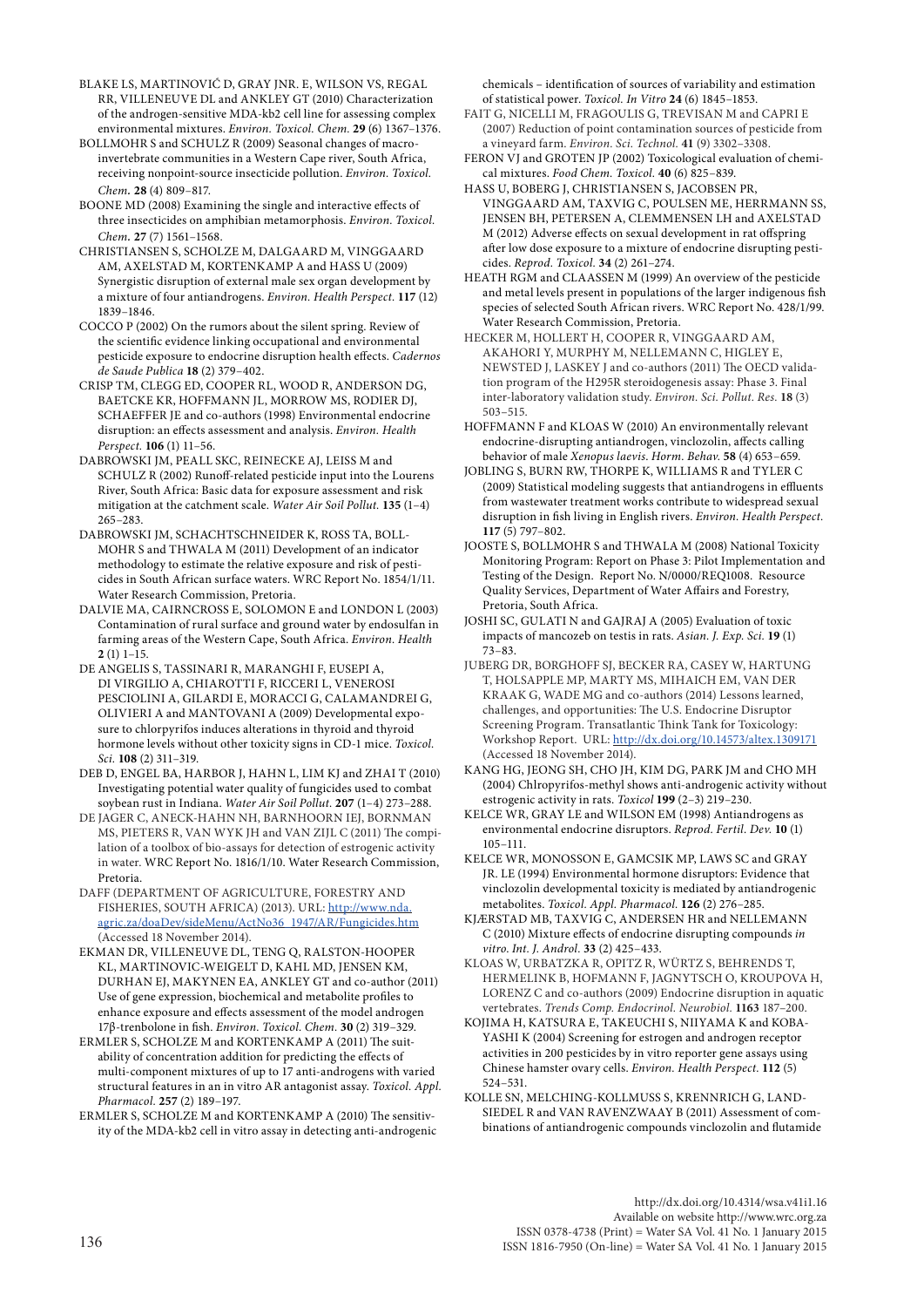in a yeast based reporter assay. *Reg. Toxicol. Pharmacol.* **60** (3) 373–380.

- KORTENKAMP A and FAUST M (2010) Combined exposures to anti-androgenic chemicals: Steps towards cumulative risk assessment. *Int. J. Androl.* **33** (2) 463–472.
- LAMBROPOULOU DA, KONSTANTINOU IK and ALBANIS TA (2000) Determination of fungicides in natural waters using solidphase microextraction and gas chromatography coupled with electron-capture and mass spectrometric detection*. J. Chromatogr. A* **893** (1) 143–156.
- LO S, KING I, ALLÉRA A and KLINGMÜLLER D (2007) Effects of various pesticides on human 5α-reductase activity in prostate and LNCaP cells. *Toxicol. In Vitro* **21** (3) 502–508.
- MORTHORST JE, HOLBECH H and BJERREGAARD P (2010) Trenbolone causes irreversible masculinization of zebrafish at environmentally relevant concentrations. *Aquat. Toxicol.* **98** (4) 336–343.
- NOYES PD, MCELWEE MK, MILLER HD, CLARK BW, VAN TIEM LA, WALCOTT KC, ERWIN KN and LEVIN ED (2009) The toxicology of climate change: Environmental contaminants in a warming world. *Environ. Int.* **35** (6) 971–986.
- OLIVER DP, KOOKANA RS, ANDERSON JS, COX JW, FLEMING N, WALLER N and SMITH L (2012) Off-site transport of pesticides from two horticultural land uses in the Mt. Lofty Ranges, South Australia. *Agric. Water Manage.* **106** (S1) 60–69.
- ORTON F, ROSIVATZ E, SCHOLZE M and KORTENKAMP A (2011) Widely used pesticides with previously unknown endocrine activity revealed as *in vitro* antiandrogens. *Environ. Health Perspect.* **119** (6) 794–800.
- OSKAM G, VAN, GENDEREN J, HOPMAN R, NOIJ THM, NOORDSIJ A and PUIJKER LM (1993) A general view of the problem, with special reference to the Dutch situation. *Water Suppl.* **11** (1) 1–17.
- OSTBY J, KELCE WR, LAMBRIGHT C, WOLF CJ, MANN P and GRAY JR. LE (1999) The fungicide procymidone alters sexual differentiation in the male rat by acting as an androgen-receptor antagonist *in vivo* and *in vitro*. *Toxicol. Ind. Health* **15** (1–2) 80–93.
- PICKFORD DB (2010) Screening chemicals for thyroid-disrupting activity: A critical comparison of mammalian and amphibian models. *Crit. Rev. Toxicol.* **40** (10) 845–892.
- REILLY TJ, SMALLING KL, ORLANDO JL and KUIVILA KM (2012) Occurrence of boscalid and other selected fungicides in surface water and groundwater in three targeted use areas in the United States. *Chemosphere* **89** (3) 228–234.
- SILVA E, RAJAPAKSE N, SCHOLZE M, BACKHAUS T, ERMLER S and KORTENKAMP A (2011) Joint effects of heterogeneous

estrogenic chemicals in the E-Screen: Exploring the applicability of concentration addition. *Toxicol. Sci.* **122** (2) 383–394.

- SKAKKEBÆK NE, RAJPERT-DE MEYTS E and MAIN KM (2001) Testicular dysgenesis syndrome: An increasingly common developmental disorder with environmental aspects. *Hum. Reprod.* **16** (5) 972–978.
- SOHONI P and SUMPTER JP (1998) Several environmental oestrogens are also anti-androgens. *J. Endocrinol.* **158** (3) 327–339.
- TRÖSKEN EE, SCHOLZ K, LUTZ RW, VOLKEL W, ZARN JA and LUTZ WK (2004) Comparative assessment of the inhibition of recombinant human CYP19 (aromatase) by azoles used in agriculture and as drugs for humans. *Endocr. Res.* **30** (3) 387–94.
- URBATZKA R, BOTTERO S, MANDICH A, LUTZ I and KLOAS W (2007a) Endocrine disrupters with (anti)estrogenic and (anti)androgenic modes of action affecting reproductive biology of *Xenopus laevis*: I. Effects on sex steroid levels and biomarker expression. *Comp. Biochem. Physiol. Part C: Toxicol. Pharmacol.* **144** (4) 310–318.
- URBATZKA R, VAN CAUWENBERGE A, MAGGIONI S, VIGANÒ L, MANDICH A, BENFENATI E, LUTZ I and KLOAS W (2007b) Androgenic and antiandrogenic activities in water and sediment samples from the river Lambro, Italy, detected by yeast androgen screen and chemical analyses. *Chemosphere* **67** (6) 1080–1087.
- VAN WYK JH, POOL EJ and LESLIE AJ (2003) The effects of antiandrogenic and estrogenic disrupting contaminants on breeding gland (nuptial pad) morphology, plasma testosterone levels, and plasma vitellogenin levels in male *Xenopus laevis* (African clawed frog). *Arch. Environ. Contam. Toxicol.* **44** (2) 247–256.
- VAN WYK JH, POOL EJ, HURTER E and LESLIE AJ (2005) The development and validation of bioassays to detect estrogenic and antiandrogenic activity using selected wildlife species. WRC Report No. 926 & 1253/1/05. Water Research Commission, Pretoria.
- VINGGAARD AM, JACOBSEN H, METZDORFF SB, ANDERSEN HR and NELLEMANN C (2005) Antiandrogenic effects in shortterm *in vivo* studies of the fungicide fenarimol. *Toxicology* **207** (1) 21–34.
- VISWANATH G, CHATTERJEE S, DABRAL S, NANGUNERI SR, DIVYA G and ROY P (2010) Anti-androgenic endocrine disrupting activities of chlorpyrifos and piperophos. *J. Steroid Biochem. Mol. Biol.* **120** (1) 22–29.
- WOODRUFF TJ, ZEISE L, AXEIRAD DA, GUYTON KZ, JANSSEN S, MILLER M, MILLER GG, SCHWARTZ JM, ALEXEEFF G, ANDERSON H and co-authors (2008) Meeting report: Moving upstream – Evaluating adverse upstream end points for improved risk assessment and decision-making. *Environ. Health Perspect.* **116** (11) 1568–1575.